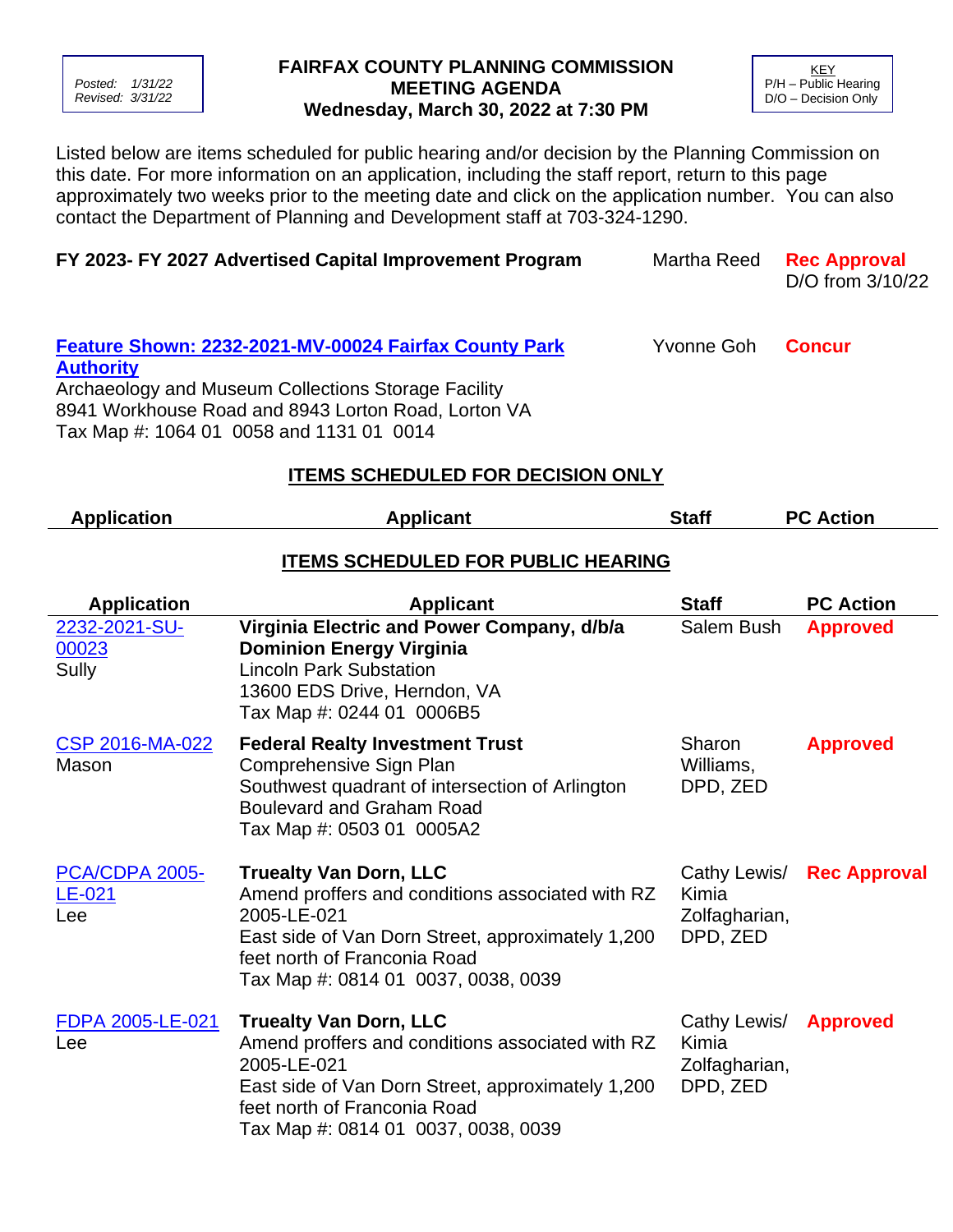## **FAIRFAX COUNTY PLANNING COMMISSION MEETING AGENDA Wednesday, March 30, 2022 at 7:30 PM**

| KEY                  |  |  |  |
|----------------------|--|--|--|
| P/H - Public Hearing |  |  |  |
| D/O - Decision Only  |  |  |  |

## **ITEMS ADMINISTRATIVELY MOVED TO OTHER DATES**

| <b>Application</b>                     | <b>Applicant</b>                                                                                                                                                                                                                                                                    | <b>Staff</b>                         | <b>PC Action</b> |
|----------------------------------------|-------------------------------------------------------------------------------------------------------------------------------------------------------------------------------------------------------------------------------------------------------------------------------------|--------------------------------------|------------------|
| CSP 2018-PR-015<br>Providence          | <b>Brentford JV, LLC</b><br>Comprehensive Sign Pan<br>East side of Westbranch Drive and north side of<br><b>Maitland Street.</b><br>Tax Map #: 0294 07030001                                                                                                                        | Mary Ann<br>Tsia, DPD,<br><b>ZED</b> | To 2/2/22        |
| PCA 2002-LE-005-<br>02<br>Lee          | <b>ALWADI</b><br>Amend proffers and conditions associated with RZ<br>2002-LE-005 to modify site and development<br>conditions<br>North side of Richmond Highway approximately 500<br>feet east of Martha Street<br>Tax Map #: 1014 01 0011A, 0012                                   | Curtis<br>Rowlette,<br>DPD, ZED      | To 4/27/22       |
| SEA 88-V-064-05<br><b>Mount Vernon</b> | The Board of Supervisors of Fairfax County<br>Alternate use of a public facility<br>8405 Mount Zephyr Drive Alexandria, VA 22309<br>Tax Map #: 1014 01 0005A, 0057, 1014 08E 0001,<br>1014 07 0039, 0001                                                                            | Bryan<br>Botello,<br>DPD, ZED        | To 6/29/22       |
| PA 2021-IV-S2<br>Lee                   | <b>Villa Park Road</b><br>Authorized by BOS on 3/23/21 - consider residential use<br>up to 8.5 du/ac<br>Villa Park Road, generally located north of Franconia<br>Springfield Parkway, south of Villa Park Road and west of<br><b>Backlick Road</b><br>Tax Map #: 0902 04 0019, 0020 | Sophia<br>Fisher,<br>DPD, ZAD        | <b>TBD</b>       |

All persons wishing to present their views on these subjects may call the Planning Commission Office at 703-324-2865, or register online at <https://www.fairfaxcounty.gov/planningcommission/speaker> no later than 1:00 p.m. the day of the meeting, to be placed on the Speakers List; and videos need to be submitted no later than 9 a.m. the day prior to the Planning Commission meeting, and then may appear and be heard via pre-recorded video or telephone. In addition, written testimony and other submissions will be received at 12000 Government Center Parkway, Suite 552, Fairfax, 22035 and [Plancom@fairfaxcounty.gov.](mailto:Plancom@fairfaxcounty.gov)

Copies of the full text of proposed ordinances, plans and amendments, as applicable, as well as other documents relating to the aforementioned subjects, are on file and available for review at the Planning Commission Office and on the County's website at [www.fairfaxcounty.gov.](http://www.fairfaxcounty.gov/) To make arrangements to view the documents, please contact the Planning Commission Office at 703-324- 2865.

Fairfax County is committed to nondiscrimination on the basis of disability in all county programs, services and activities and supports the Americans with Disabilities Act by making reasonable accommodations for persons with disabilities. All televised government meetings are closed captioned. For other accommodations, please call the Planning Commission Office, 703-324-2865,